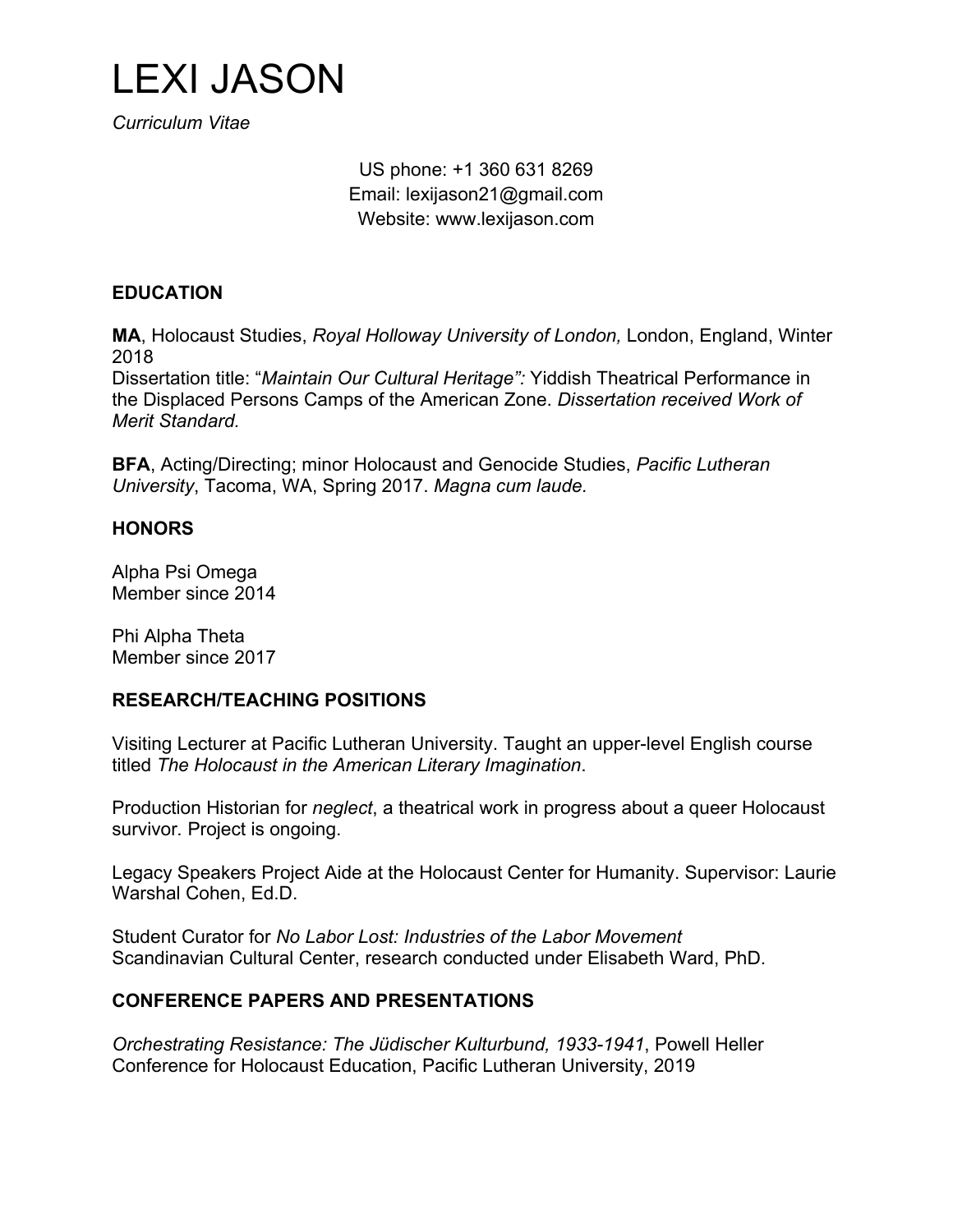*"Maintain Our Cultural Heritage": Yiddish Theatrical Performance in the Displaced Persons Camps of the American Zone.* MA dissertation for Royal Holloway University of London, 2018

*Contentious Commemoration: Representations, Intentions, and Proximity of the Memorial to the Sinti and Roma Victims of National Socialism*, Co-resident with the Aftermath of Berlin: Reflections on Holocaust Topographies of Crime, Participation, and Witness, Wiener Library, 2018

*Beyond* Tradition: *A Deeper Look at the Experience of 20th Century Russian Jews as seen through the Musical* Fiddler on the Roof, Pacific Lutheran University, 2017

*The Ersatz Adaptation of Anne Frank,* Powell Heller Conference for Holocaust Education, Pacific Lutheran University, 2016

# **RELATED CONTENT**

Co-authored Wikipedia page *Still Alive (book)* on Holocaust survivor Ruth Kluger's memoir bearing the same title, 2016. Page can be found at: https://en.wikipedia.org/wiki/Still\_Alive\_(book)

Copy editor for *Englefield Green World War II Memorial Book*. Written and compiled by John Scott. Publish date TBD.

Copy editor for *The Secrets of Yesterday,* written by Joanna Lee. Publish date TBD.

## **MEMBERSHIP IN PROFESSIONAL ASSOCIATIONS**

American Historical Association

International Network of Genocide Scholars

## **LANGUAGES**

English, native speaker

German, B1 level

### **RELEVANT WORK EXPERIENCE**

Speakers Bureau Coordinator, Museum of Jewish Heritage, NYC, 2019-2020

Volunteer researcher, Holocaust Center for Humanity, Seattle, WA, 2019

## **OTHER INVOLVEMENT**